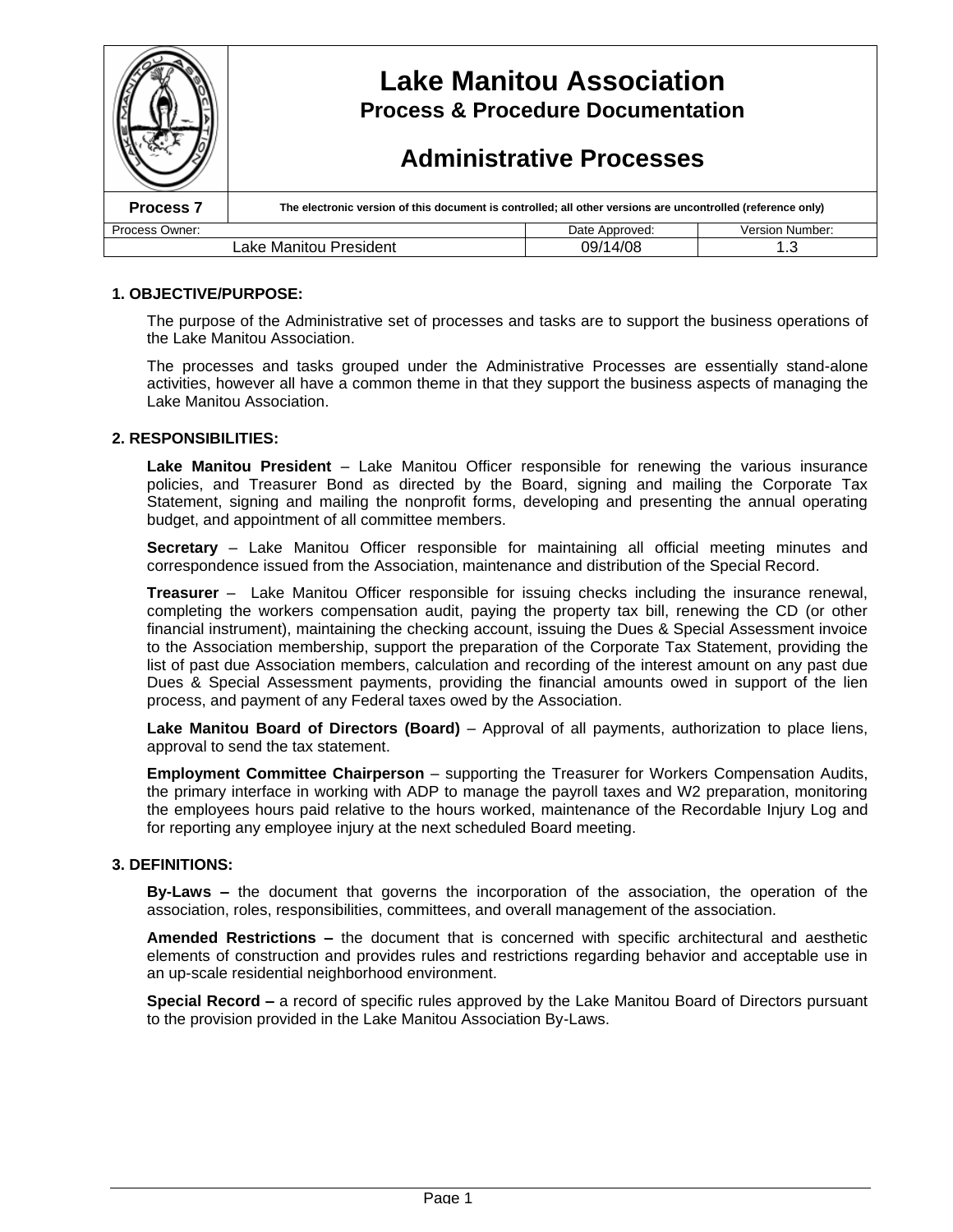|                                           | <b>Lake Manitou Association</b><br><b>Process &amp; Procedure Documentation</b><br><b>Administrative Processes</b> |                |                        |  |
|-------------------------------------------|--------------------------------------------------------------------------------------------------------------------|----------------|------------------------|--|
| Process <sub>7</sub>                      | The electronic version of this document is controlled; all other versions are uncontrolled (reference only)        |                |                        |  |
| Process Owner:                            |                                                                                                                    | Date Approved: | <b>Version Number:</b> |  |
| 09/14/08<br>Lake Manitou President<br>1.3 |                                                                                                                    |                |                        |  |

### **4. PROCEDURE / DESCRIPTION:**

The individual process and task sections will outline the major points of each activity and any legal requirements. During the execution of these processes, changes will naturally occur based on the circumstances, skill of the person executing the process, availability of materials or information, or changes due to unforeseen or undocumented events. Changes that improve the effectiveness, efficiency, adaptability, or results of these processes should be documented for the next iteration of the process.

## **The following processes are addressed in this document:**

- Contracting with insurance agencies for:
	- o Officers and Directors Errors and Omissions policy
	- o General Liability policy
	- o Workers Compensation policy
	- o Treasurer Bonding or Employee Theft policy
	- o Vehicle (Truck) PLPD policy
	- Working with ADP for payroll & taxes
- Paying the Property Taxes
- Monitoring of hours worked by the employees for weed cutting
- Filing Liens for past-due Association dues
- Filing of the non-Profit paperwork
- Renewing the CD with the Bank
- Review the Dual Signature on the CD
- Maintaining the Lake Checking Book
- Maintenance of the Special Record
- Maintenance of the previous Association minutes and authorized letters
- Generating the budget for fiscal year
- Issuing the annual dues statements
- Appointment of Committees standing and special
- Combining properties signature on document
- Combining properties filing document with the register of Deeds
- Preparing and submitting the Corporate Tax statement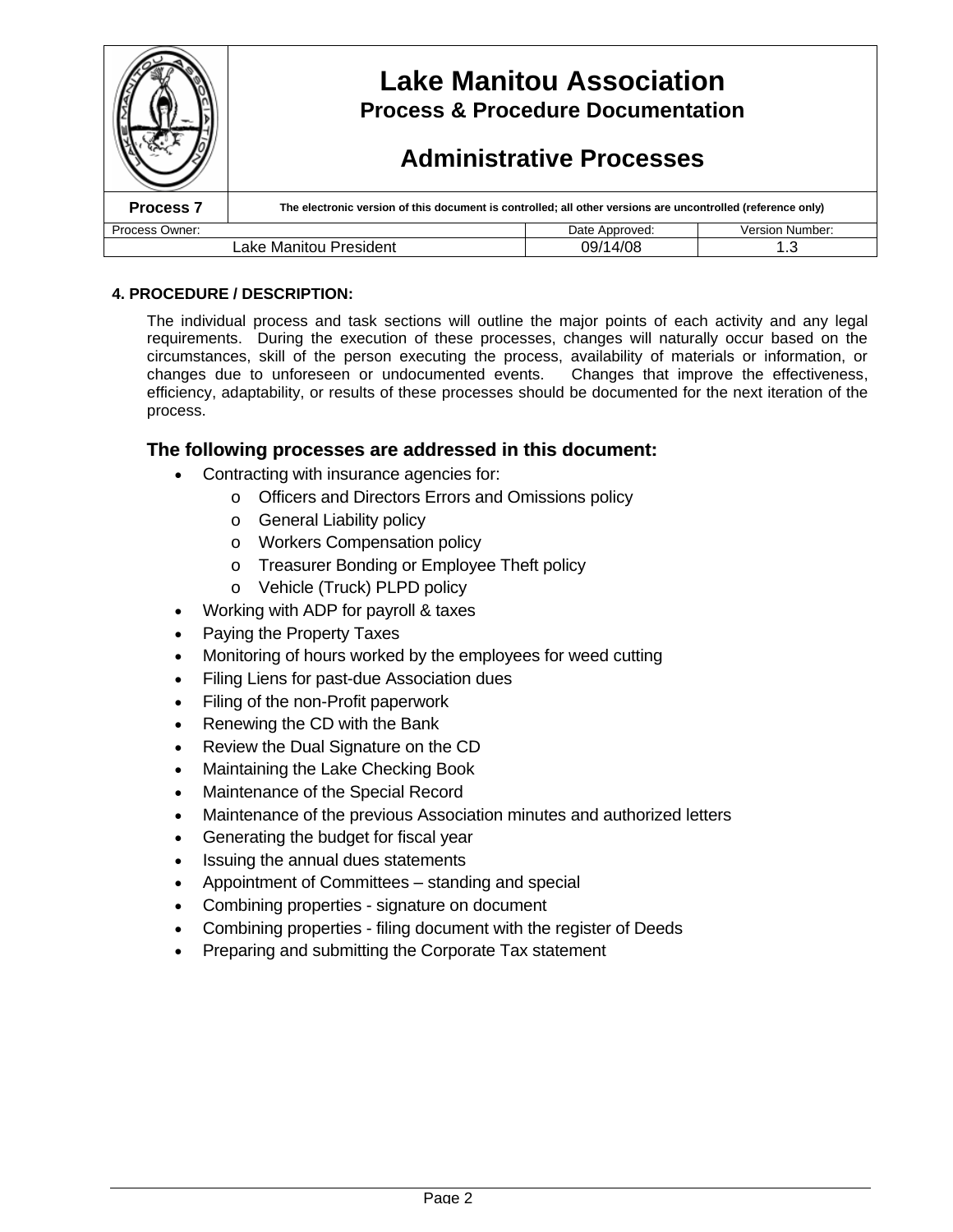

# **Contracting with Insurance Agencies for:**

- Directors and Officers Liability and Errors and Omissions policy
- General Liability policy
- Workers Compensation policy
- Treasurer Bonding or Employee Theft policy
- Vehicle (Truck) PLPD policy

### **The need for Insurance - What it means to be a fiduciary of the Lake Manitou Association**

Being fiduciaries means that the Officers and Board of Directors of the Lake Manitou Association must remain focused on serving the interests of all members, distancing themselves from their own personal interests. Each Board member must avoid any conflict of interest or appearance thereof. From time-to-time, there may be a vote on an issue affecting a Board member personally from which they should recuse themselves.

As fiduciaries, the Board also has a duty to exercise due diligence in the conduct of our Association's business. This means the Board is not allowed to treat our collective business as casually as some individuals may conduct their personal business. The Board must exercise good care, as any reasonable person would, in protecting others' interests, by applying generally accepted standards and practices of prudent business management. When dealing with an issue that the Board is unfamiliar with, they may find among the membership, those with particular education or experience in business management, accounting, construction, employee supervision, or other relevant disciplines. Due diligence can be demonstrated by relying upon advice from a committee comprised of such individuals or by consulting with an appropriate professional, such as an attorney, accountant, or construction expert.

## **Avoiding legal trouble and litigation**

Failure to meet any of these obligations may get us into trouble. Lawsuits are not uncommon in Associations, particularly if poorly run or neglected. The Association does provide liability insurance for board members but a lawsuit may impact the insurance premiums and be quite costly in other ways… and there are usually exclusions in any insurance policy.

When in doubt about the obligations as a Board member, the Board member should consult the By-Laws, Amended Restrictions, Special Record, and any other appropriate documents, or consult with other Board members.

Occasionally, there may be uncertainty about the treatment of a significant issue, in which case the President, or other person authorized by the President or Board, should consult with our attorney. Normally, following the meeting with the attorney, the member or members who attended should produce and distribute a report of the conference to the other Board members. For conferences relating to some unusually sensitive issues, our attorney may advise against us keeping a written record of such a conference inasmuch as records not in possession of our attorney can be subject to subpoena and can be misinterpreted to the detriment of the Association.

The Board should ensure it has money budgeted for such conferences. It may be listed in the budget as Legal Services or simply as Professional Services.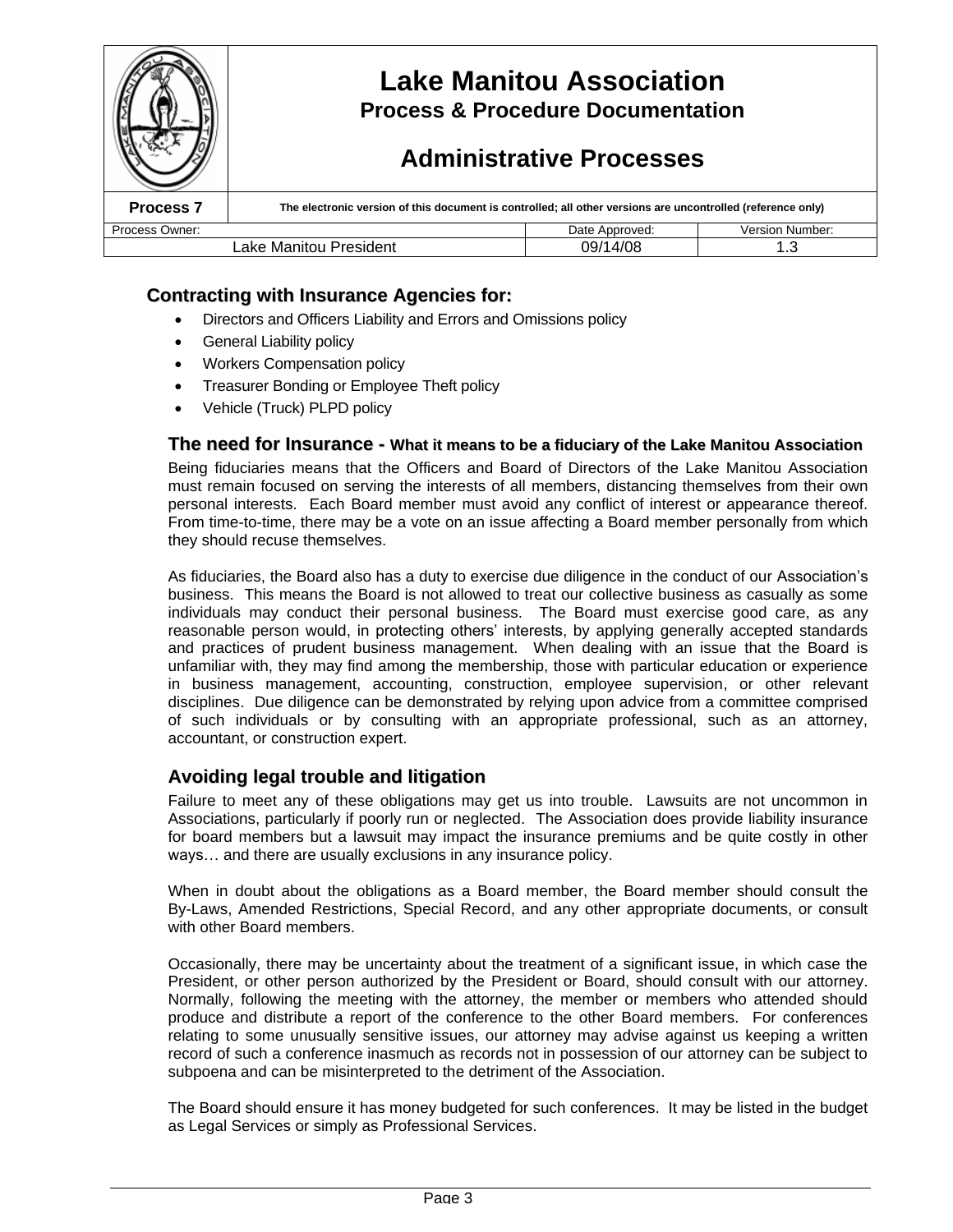|                                           | <b>Lake Manitou Association</b><br><b>Process &amp; Procedure Documentation</b><br><b>Administrative Processes</b> |                |                 |  |
|-------------------------------------------|--------------------------------------------------------------------------------------------------------------------|----------------|-----------------|--|
| <b>Process 7</b>                          | The electronic version of this document is controlled; all other versions are uncontrolled (reference only)        |                |                 |  |
| Process Owner:                            |                                                                                                                    | Date Approved: | Version Number: |  |
| 09/14/08<br>Lake Manitou President<br>1.3 |                                                                                                                    |                |                 |  |

The business case for binding the various insurance policies is to protect the Association members and its Officers and Directors in the case of an accident or lawsuit and to limit the liability to the Association members by placing a third-party in front of any judgment against the entire Association or limiting the amount or impact of a judgment against the Association.

# **Directors and Officers Liability and Errors and Omissions:**

**Directors and Officers Liability** provides financial protection for the Directors and Officers of the Association in the event they are sued in conjunction with the performance of their duties as they relate to the Association. Directors & Officers Liability can be thought of as a management Errors and Omissions policy.

The key distinction with Directors and Officers liability is that it is intended to cover wrongful acts that are "intentional" as opposed to "negligent." This is because Directors and Officers insurance is designed to cover actions and decisions of the Board of Directors. These actions may be in error and wrong, but they are, nonetheless, "intentional" acts. Most other types of insurance do not cover "intentional" acts.

Directors and Officers Liability can usually include Employment Practices Liability and sometimes Fiduciary Liability. The former involves harassment and discrimination suits, and is where the majority of the exposure is for typical organizations.

Directors and Officers Liability is often confused with Errors & Omissions Liability. The two are not synonymous; Errors & Omissions is concerned with performance failures and negligence with respect to a product or service, not the performance and duties of management. Generally it is a good idea to carry both policies if the organization provides a service or produces a product.

A typical claim from a member, employee, or third-party would be made against the Association AND against the Directors of the Association. Since a Director can be held personally responsible for acts of the Association, most directors and officers will demand to be protected rather than put their personal assets at stake.

Stated another way, members of the Board of Directors will not typically be willing to risk their personal assets to serve as a Director or Officer, no matter how heartfelt their belief in the Association and is why it is recommended to carry a Directors and Officers Liability policy.

A Directors and Officers Liability policy should cover the following situations at a minimum:

- Mismanagement of operations or Association assets
- Self-dealing and conflicts of interest
- Misrepresentation during the sale of Association assets
- Acts beyond the authority granted in the by-laws
- Violation of certain state and federal laws
- Breach of fiduciary duties
- Employment practice violations
- Intentional acts that are determined to be wrongful but were believed to not be wrongful at the time of that the act was taken or decision was made

Each of these situations could invoke litigation that could last several years, becoming a financial burden and a continuous financial drain on the Association. Indemnification provided by the Association by-laws is a type of protection for its Directors, Officers, and employees, but, sometimes is not enough. If the Association cannot indemnify its Directors, Officers or employees, either because of the allegations of a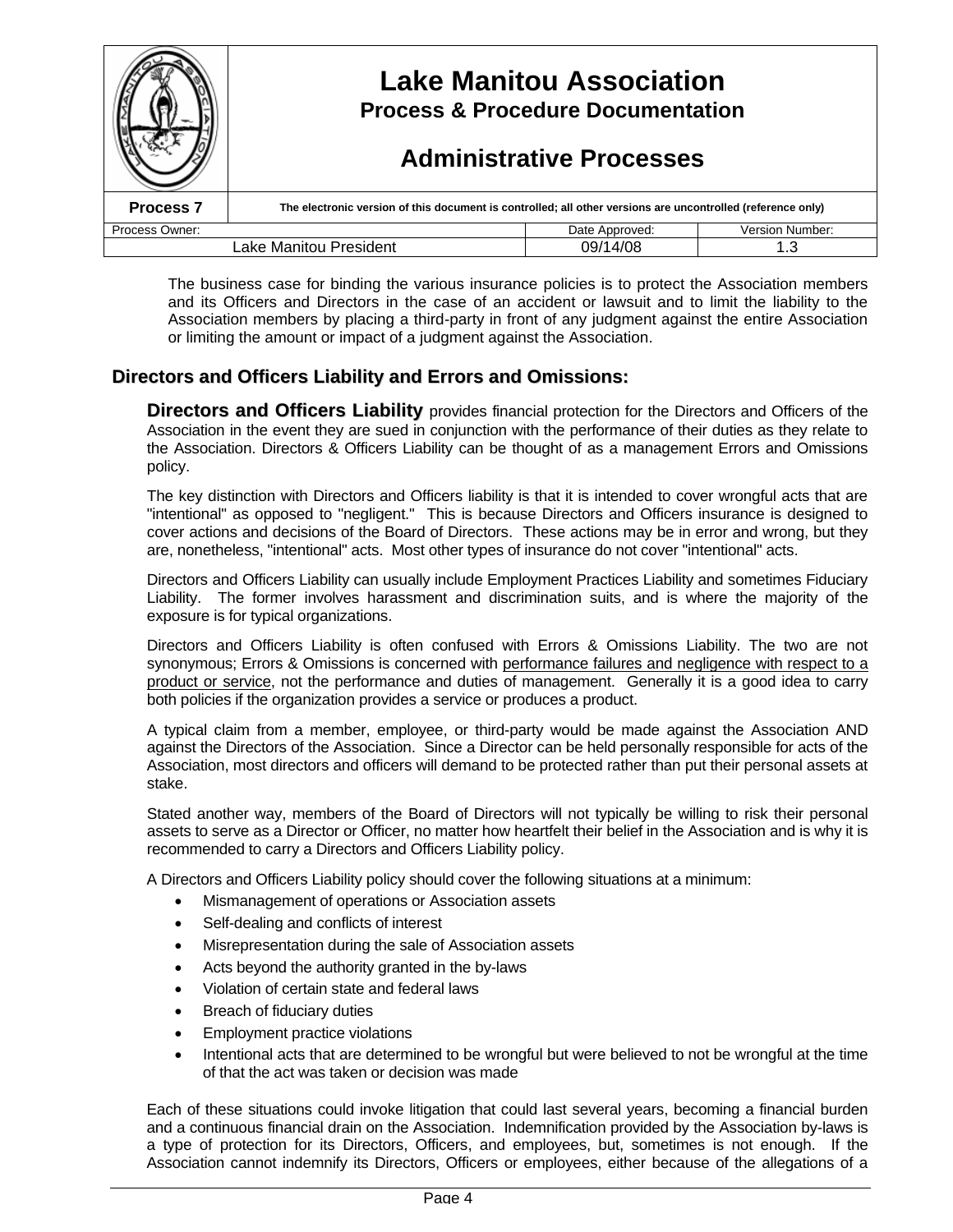

lawsuit or as a result of the Association's insolvency, then this financial burden can become the personal responsibility of the Association's Directors, Officers or employees and is yet another reason to carry this type of insurance protection.

Other Directors and Officers Liability policy considerations:

- Should include a clause in the policy that protects innocent directors and officers from a denial of a claim due to mistakes in the application.
- Request "non-rescindable coverage" which prevents the insurance company from a lengthy, timeconsuming decision of who is innocent.
- Avoid policies that contain defense allocation provisions, with either a predetermined percentage of cost to be covered or a clause that the insurance company may deny payment until an agreement of the cost is reached.
- Avoid clauses that require directors and officers to personally coinsure a % of the defense costs.
- Unless a judicial decree determines criminal conduct, fraud, or the like on the part of directors and officers, the insurance company should be obligated to pay. The decree should be based on facts, not allegations, and deliberate fraud. The actions of deliberate fraud on the part of one should not cause a denial of payment on the claims of others.
- Avoid insured vs. insured exclusion ("excludes claims brought by or on behalf of insured organization.") The policy should specifically accept trustee claims, or cover claims brought by independent parties without the aid of the insured organization.
- Have a complete understanding of your warranties and their impact on coverage.
- Avoid shared limits for directors, officers and the organization. It's best to have a completely separate primary or an excess policy with limits that remain unaffected by claims against the organization, or to have the directors and officers claims paid before the organization's claim.
- Preferred Legal Counsel should be unrestricted by the insurance company or ensure that your desired counsel is on the approved list.
- Include a retroactive date, the earliest date for which coverage is provided.
- Be aware of other exclusions: terrorist acts, inappropriate personal benefits, criminal acts or claims brought by federal or state departments.

**Errors and Omissions** coverage is typically a supplementary type of liability insurance. Errors and Omissions insurance covers financial losses and expenses generated by claims of error, omission, or negligence. It can also protect against slander, libel, and breach of contract.

Errors and Omissions is the insurance that protects the organization, or the individual, in the event that a member holds us responsible for a service we provided, or failed to provide, that did not have the expected or promised results. For doctors, dentists, chiropractors, etc., this is often called malpractice insurance. For lawyers, accountants, architects or engineers, it may be called professional liability. This type of insurance would cover the Association for errors or omissions that we have made or that the member perceives we have made.

Most Errors and Omissions policies cover judgments, settlements, and defense costs. Even if the allegations are found to be groundless, thousands of dollars may be incurred to defend a lawsuit. Defending against a lawsuit could bankrupt a small organization or individual and have a lasting effect on the immediate financial health of an organization.

In short, Errors and Omissions coverage would provide protection for the Association in the event that an error or omission (non-delivery of a service or commitment) on our part has caused a financial loss for one of our members.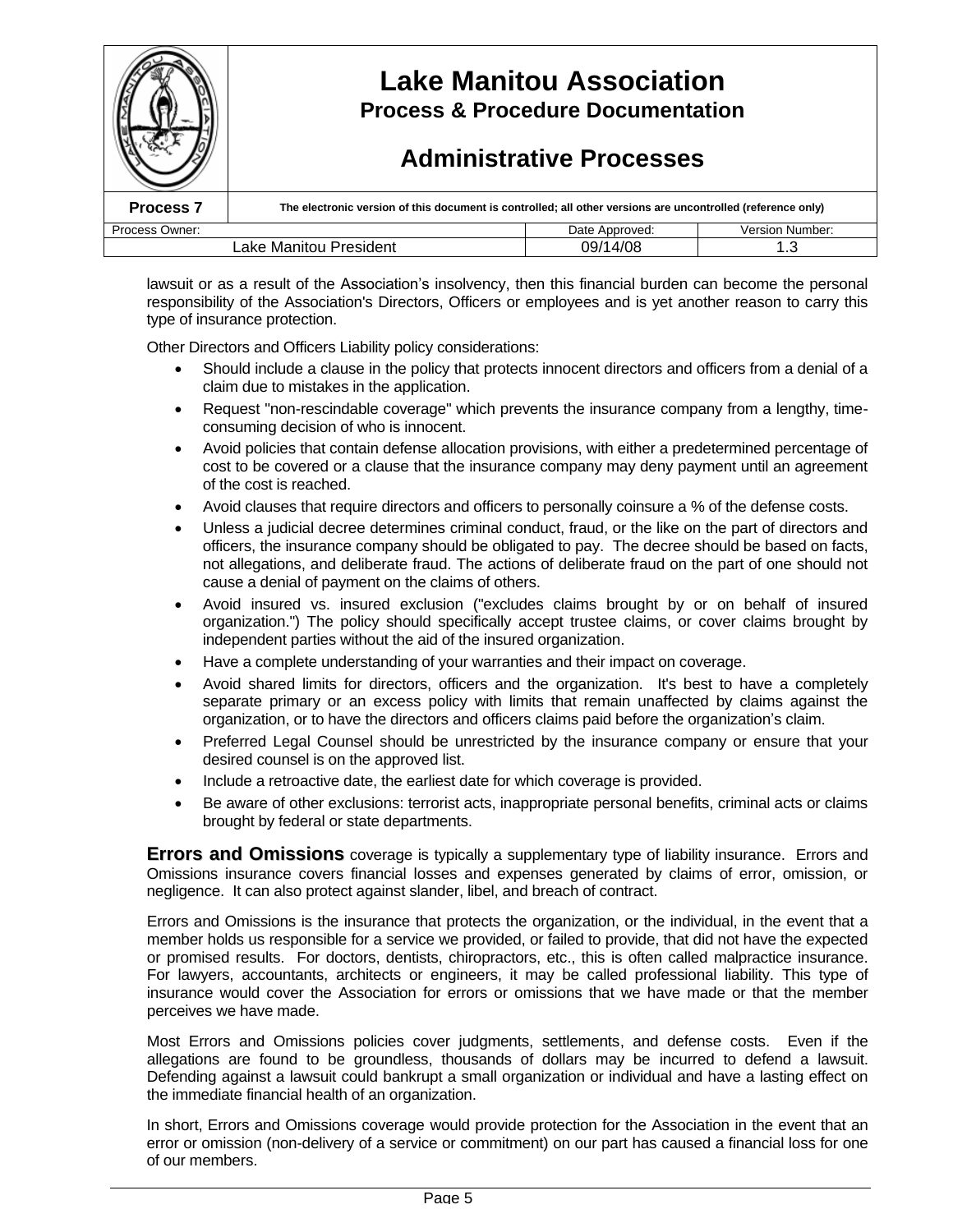

# **General Liability:**

Liability insurance pays for amounts paid to the claimant as compensation for injury and for the costs of defending the policyholder in court.

This type of policy is different than an Errors & Omissions policy or an Officers and Directors liability policy and would cover items such as:

- damage to a member's dock from the Association's operation of the weedcutter
- damage to a member's watercraft from Association's operation of the weed sprayer
- damage to a member's watercraft from a floating hazard owned by the Association
- property damage from the Association's operation of the dump truck
- property damage from tree removal, brush spraying or brush removal authorized by the Association
- claims resulting from authorized or unauthorized use or injury that occurs on Association property
- claims resulting from a failure of the dam or spillway

Lawsuits represent only a small portion of the total of liability claims. Only 2 percent of such claims are settled by verdict and only one third of claims become lawsuits.

General liability insurance is recommended for our Association to minimize the expense to the Association resulting from unintended results or consequences resulting from actions taken in the performance of the Association's business and operations.

## **Workers Compensation:**

Per the State of Michigan web site for Workers Compensation, all private employers must have workers' compensation coverage if:

- They regularly employ three or more workers at one time; or
- During the preceding 52 weeks, they have regularly employed at least one worker for 35 hours or more per week for 13 weeks or longer.



Workers compensation insurance covers the cost of medical care and rehabilitation for workers injured on the job. It also compensates them for lost wages and provides death benefits for their dependents if they are killed in work-related accidents, including terrorist attacks. As of June 30, 2006, the average weekly wage reported to the State of Michigan from all businesses was \$784.31. In accordance with Section 418.355(2) of the Workers' Disability Compensation Act, the 2006 maximum weekly benefit based on 90% of the state average weekly wage would be \$706.00.

Workers compensation systems vary from state to state. State statutes and court decisions control many aspects, including the handling of claims, the evaluation of impairment and settlement of disputes, the amount of benefits injured workers receive and the strategies used to control costs.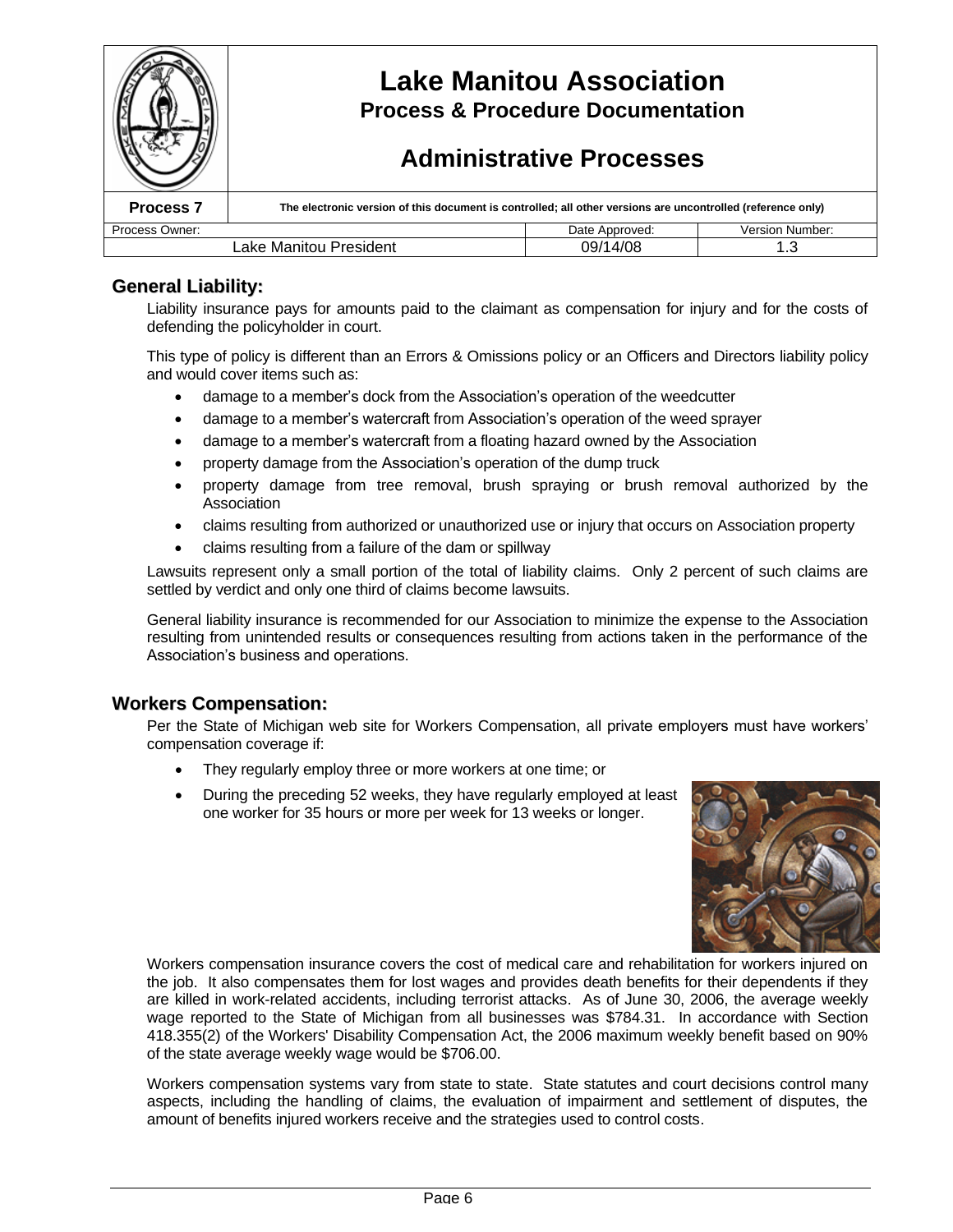|                                    | <b>Lake Manitou Association</b><br><b>Process &amp; Procedure Documentation</b><br><b>Administrative Processes</b> |                |                        |  |
|------------------------------------|--------------------------------------------------------------------------------------------------------------------|----------------|------------------------|--|
| <b>Process 7</b>                   | The electronic version of this document is controlled; all other versions are uncontrolled (reference only)        |                |                        |  |
| Process Owner:                     |                                                                                                                    | Date Approved: | <b>Version Number:</b> |  |
| 09/14/08<br>Lake Manitou President |                                                                                                                    |                |                        |  |

Workers compensation costs are one of the many factors that influence businesses to expand or relocate in a state. When premiums rise sharply, legislators often call for reforms. The last round of widespread reform legislation started in the late 1980s. In general, the reforms enabled employers and insurers to better control medical care costs through coordination and oversight of the treatment plan and return-towork process and to improve workplace safety.

The workers compensation policy for Lake Manitou should use an equivalent payroll profile as is typically used for Landscape Gardening / Golf Course Maintenance (9060) and would be for 2 part-time employees with a total annual salary compensation of \$6,300.

Our intent is to provide a safe environment for our employees and our hope is to never have the need to use the worker's compensation system due to an injury. In an effort to eliminate accidents and to stress accident prevention, the Lake Manitou Board has defined a recordable injury/accident as one in which the employee is not able to continue work and must be sent home to recuperate or to a medical professional for treatment.

A log of these recordable injuries/accidents will be maintained by the Employment Committee chairperson and should be completed within two (2) business days of the incident. Accident Log entries are to be reviewed by the Employment Committee chairperson with the Board at the next scheduled Board meeting with a focus on:

- (1) understanding if the same risk exists elsewhere
- (2) deciding what immediate preventative actions should be taken
- (3) what can be done to find the root cause and prevent this situation from ever happening again

The prevailing consideration is that "every accident is preventable"and we should error on the side of safety for our employees, association members, and community.

Any recordable injury will be recorded in a separate Accident Log, however, will adhere to the following format:

#### **Lake Manitou - Recordable Injury Accident Log**

| <b>Date</b> |  | <b>Person Injured</b> Activity being performed Description of injury sustained Severity | <b>Index</b> | <b>Recommended Corrective Action</b> |
|-------------|--|-----------------------------------------------------------------------------------------|--------------|--------------------------------------|
|             |  |                                                                                         |              |                                      |

The Lake Manitou web site may be a convenient medium to use to post and record these observations.

The Severity Index is used to rate the severity and impact of an injury, is somewhat subjective, and will generally adhere to the following guidelines:

| <b>Severity Index</b> | <b>Description</b>                                                                                                                                                                                      |
|-----------------------|---------------------------------------------------------------------------------------------------------------------------------------------------------------------------------------------------------|
|                       | Bruise, contusion, muscle or tendon pull, minor bleeding from cuts or scrapes                                                                                                                           |
|                       | Moderate blood loss, sever cuts or laceration, deep bruising, cuts or lacerations requiring stitches,<br>any broken bone, adverse chemical reaction, any foreign body in the eye, any vision impairment |
|                       | Concussion, loss of consciousness, multiple broken bones, loss of digit, eye injury, major blood loss                                                                                                   |
|                       | Loss of multiple digits, loss of a limb, loss of an eye, loss of the use of an extremity                                                                                                                |
|                       | Fatality                                                                                                                                                                                                |

See Appendix C at the end of this document for the steps that should be taken should a Lake Manitou employee become injured.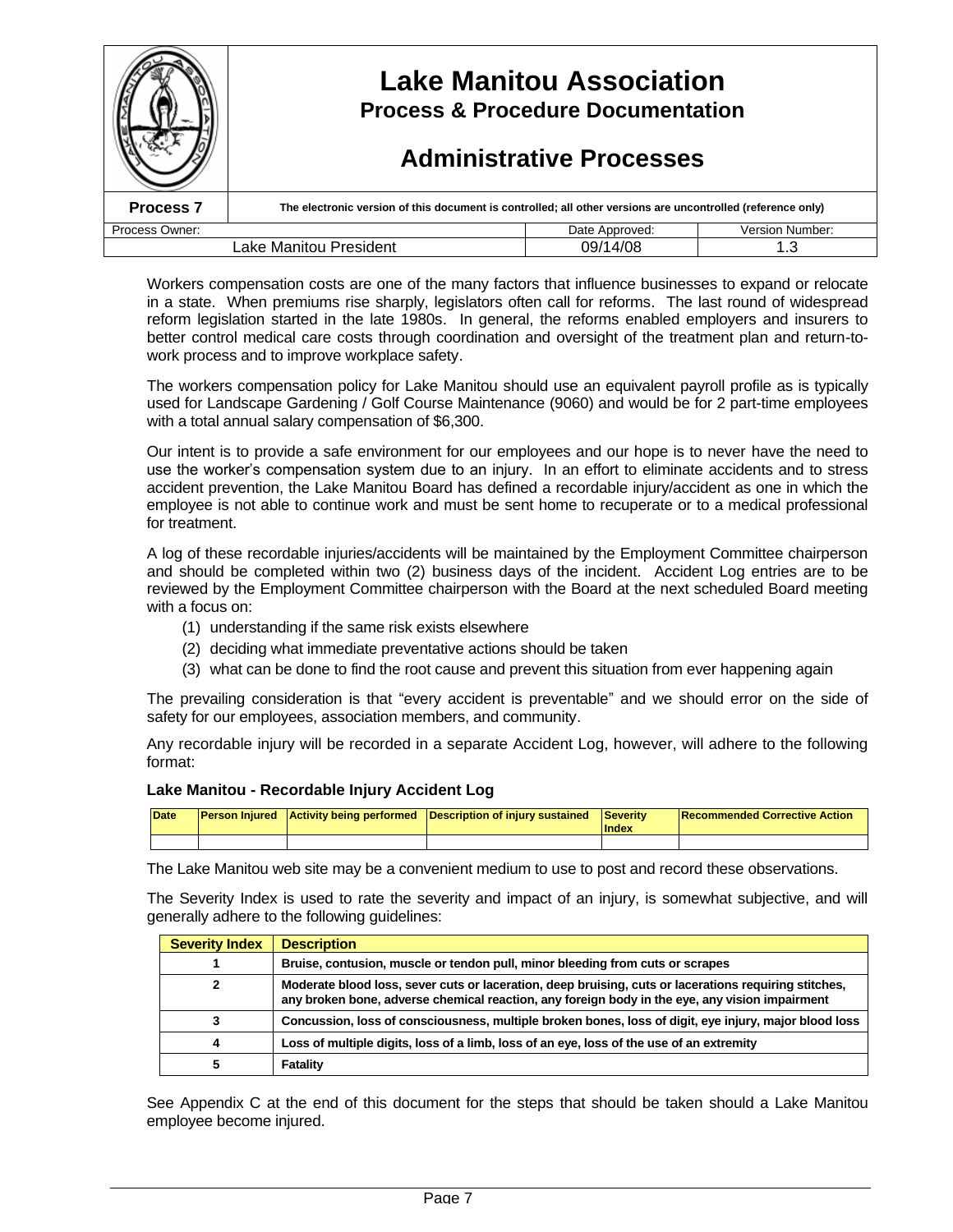|                                    | <b>Lake Manitou Association</b><br><b>Process &amp; Procedure Documentation</b><br><b>Administrative Processes</b> |                |                 |  |
|------------------------------------|--------------------------------------------------------------------------------------------------------------------|----------------|-----------------|--|
| <b>Process 7</b>                   | The electronic version of this document is controlled; all other versions are uncontrolled (reference only)        |                |                 |  |
| Process Owner:                     |                                                                                                                    | Date Approved: | Version Number: |  |
| 09/14/08<br>Lake Manitou President |                                                                                                                    |                |                 |  |

# **Treasurer Bond / Employee Theft:**

The Lake Manitou By-laws stipulates in Article VI, Section 8 that: "The Treasurer shall be bonded in the amount to be determined by the Board of Directors. The cost of the Treasurer's bond shall be paid by the Association." The need to bond the Treasurer is not reflective of the trust that the Association or Board has placed in the person filling the Treasurer role, rather it is a requirement of our by-laws and must be implemented and supported by the Board as are all the by-laws and amended restrictions of the Association.

The purpose of a surety is to protect public and private interests against financial loss. A Surety Bond guarantees the performance of the person being bonded and that person's ability and financial capacity to complete the obligations stated within contract or other obligation. Bonds are three-party instruments by which one party guarantees or promises a second party the successful performance of a third party.

The Surety (the bond company) is typically a company which determines if an applicant (Principal) is qualified to be bonded for the performance of some act or service. If so, the Surety issues the bond. If the bonded individual does not perform as promised, the Surety performs the obligation or pays for any damages.

The Principal is an individual, partnership, or corporation who offers an action or service and is required to post a bond. Once bonded, the Surety guarantees that the Principal will perform as promised.

The Obligee (the entity requiring the bond) is an individual, partnership, corporation, or government entity which requires the guarantee that an action or service will be performed. If not properly performed, the Surety pays the Obligee for any damages or fulfills the obligation.

Fidelity bonds protect the Obligee against dishonesty on the part of his or her employees and are often referred to as " Dishonest Employee Insurance."

There are eight types of surety bonds:

- 1. Fidelity Bonds
- 2. Public Official Bonds
- 3. Court Bonds
- 4. Judicial Bonds
- 5. Fiduciary Bonds
- 6. License and Permit Bonds
- 7. Contract Bonds (Bid & Performance)
- 8. Miscellaneous and Federal Bonds

In addition to Surety Bonds, insurance companies offer Employee Theft or Dishonest Employee coverage that performs the same function as a Surety Bond and meets the intent of the Lake Manitou By-law provision.

Employee dishonesty is considered to be a criminal act committed by an employee acting alone or in collusion with others. There must be intent by the employee to cause the employer a loss and to obtain a financial benefit for the employee or someone else. Coverage is provided for dishonest acts of employees of the named insured only. Coverage insures against loss of money, securities, and property.

The blanket policy typically provides coverage for dishonest acts of all employees. The limit for blanket coverage applies per loss, regardless of how many employees are involved. The scheduled policy provides coverage only for the dishonest acts of employees specifically listed in the policy. On the scheduled policy, a separate limit applies to each employee listed on the schedule.

This type of employee theft or dishonesty policy can be tailored to just cover the Association's Officers and Directors and specifically establish a limit on the coverage for the Treasurer.

The Lake Manitou Board has approved coverage in the amount of \$100,000 for the Treasurer. The specific coverage type (insurance or bond) is as indicated in the **Insurance Matrix Coverage** table that follows.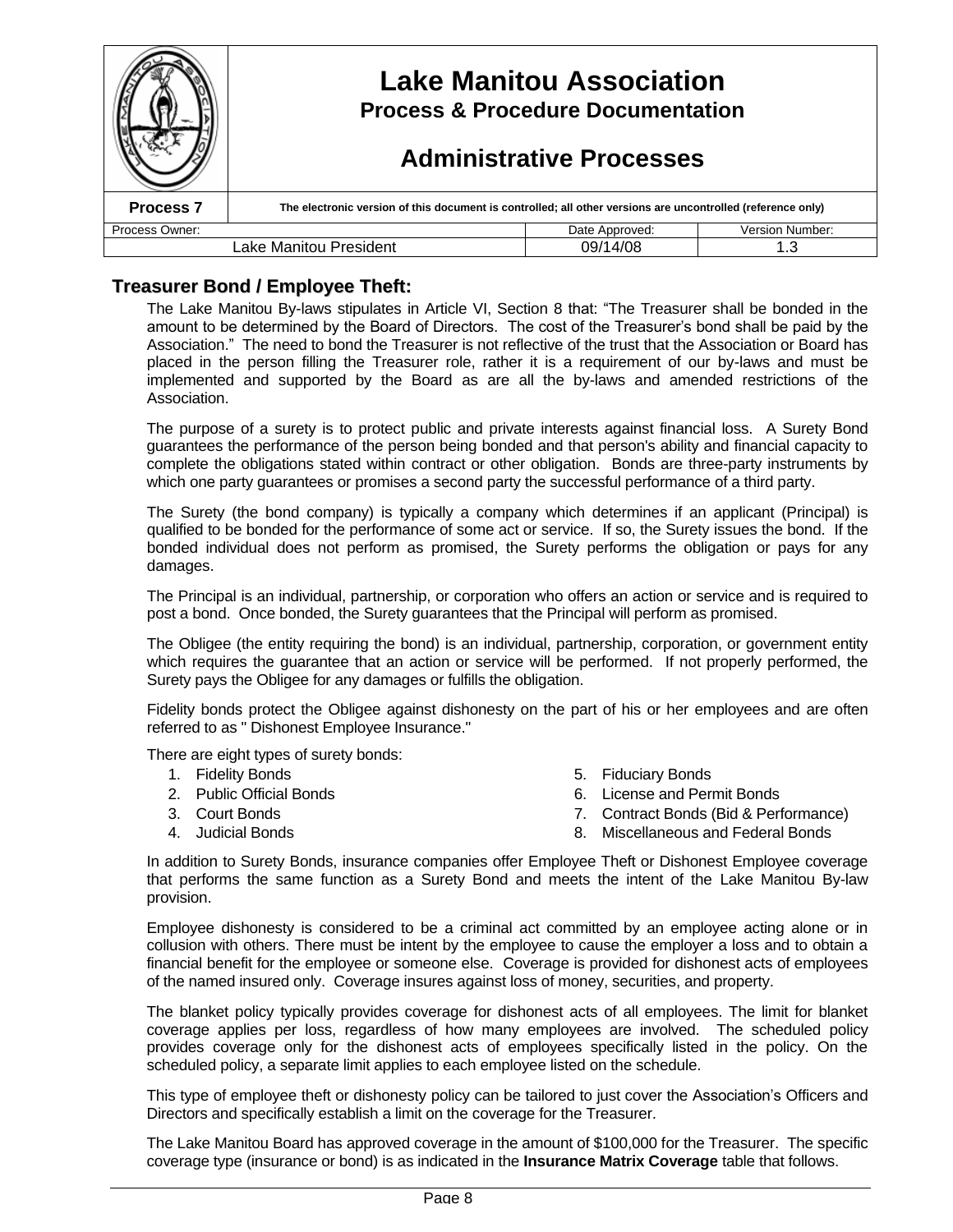|                                           | <b>Lake Manitou Association</b><br><b>Process &amp; Procedure Documentation</b><br><b>Administrative Processes</b> |                |                 |  |
|-------------------------------------------|--------------------------------------------------------------------------------------------------------------------|----------------|-----------------|--|
| <b>Process 7</b>                          | The electronic version of this document is controlled; all other versions are uncontrolled (reference only)        |                |                 |  |
| Process Owner:                            |                                                                                                                    | Date Approved: | Version Number: |  |
| Lake Manitou President<br>09/14/08<br>1.3 |                                                                                                                    |                |                 |  |

# **Vehicle Insurance / PLPD:**

PLPD is the acronym for Public Liability and Property Damage. This term was common to Michigan insurance for many years up to 1971 when the Essential Insurance Act was passed. The term PLPD has been out of date for over 30 years; however, the term is still in use today. This term refers to, and takes the place of, the Minimum State Required Liability Limits. This is a set of insurance limits that all automobile drivers must meet or exceed by state law.

To many Michiganders, PLPD means: cheap insurance, bare bones coverage, and what is needed to avoid getting a ticket from the police. Bare bones coverage is a fair term for PLPD, however, PLPD or the Minimum State limit will not adequately protect the Association in the event of a lawsuit. To be adequately protected, the Association should carry sufficient coverage to protect itself against the loss of the organization'sassets. By carrying the minimum limits, the Association is paying as little as possible, but is at a greater risk of loosing all assets.

Automobile Coverage Limits:

| Coverage                                 | <b>Minimum State Limit</b>                   | <b>Lake Manitou Policy Limits</b> |
|------------------------------------------|----------------------------------------------|-----------------------------------|
| Bodily Injury                            | \$20,000 per person<br>\$40,000 per accident |                                   |
| <b>Property Damage</b>                   | \$10,000                                     |                                   |
| <b>Property Protection</b>               | \$1,000,000                                  | \$1,000,000                       |
| Personal Injury Protection               | No listed limit                              | Full medical, full wage           |
| Michigan Catastrophic Claims Association | N/A                                          |                                   |
| Combined                                 |                                              | \$1,000,000                       |
| <b>Uninsured Motorist</b>                |                                              | \$500,000                         |
| <b>Underinsured Motorist</b>             |                                              | \$500,000                         |
| <b>Special Tort</b>                      |                                              | \$500                             |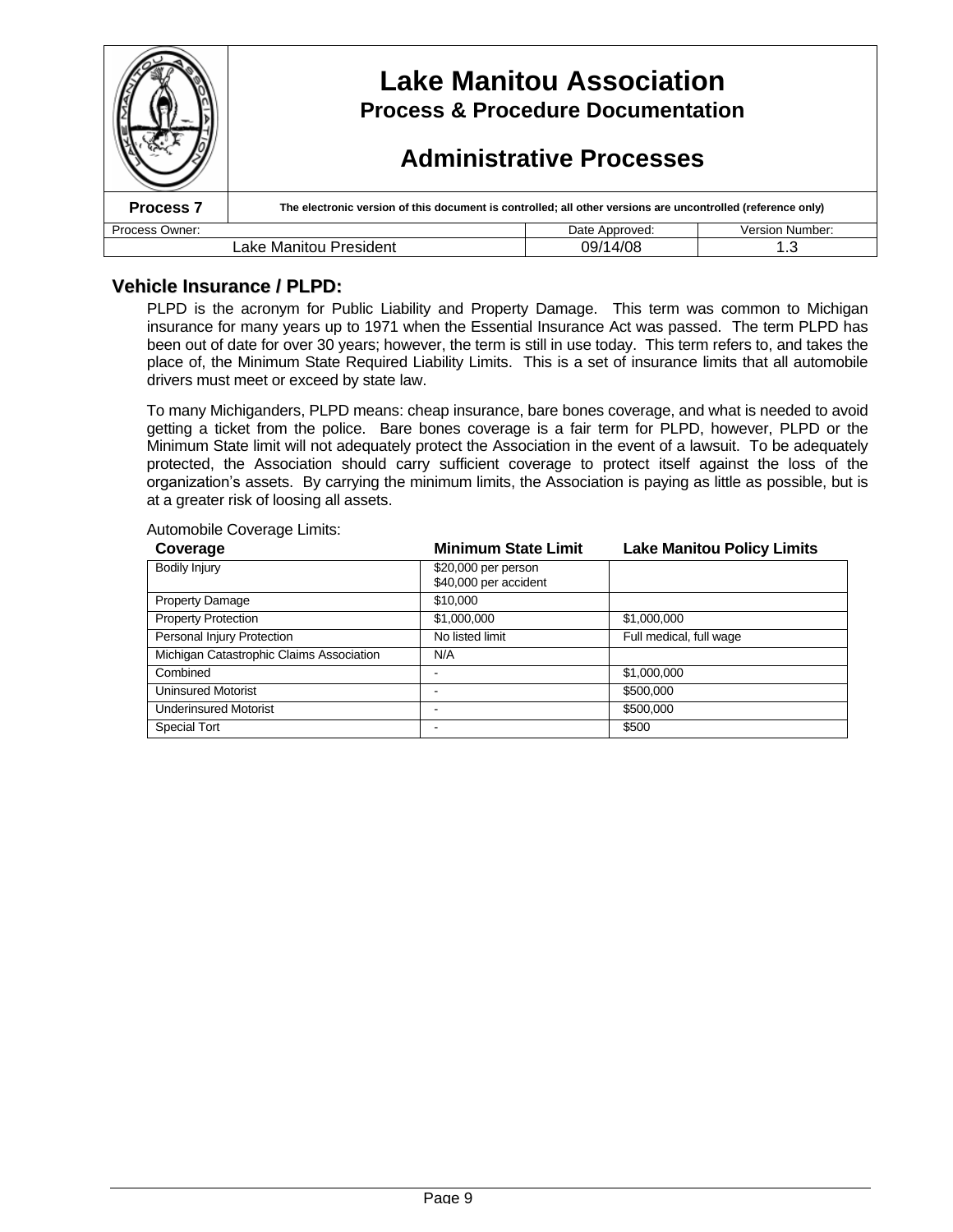|                                           | <b>Lake Manitou Association</b><br><b>Process &amp; Procedure Documentation</b><br><b>Administrative Processes</b> |                |                        |  |  |
|-------------------------------------------|--------------------------------------------------------------------------------------------------------------------|----------------|------------------------|--|--|
| Process <sub>7</sub>                      | The electronic version of this document is controlled; all other versions are uncontrolled (reference only)        |                |                        |  |  |
| Process Owner:                            |                                                                                                                    | Date Approved: | <b>Version Number:</b> |  |  |
| 09/14/08<br>Lake Manitou President<br>1.3 |                                                                                                                    |                |                        |  |  |

**Insurance Matrix Coverage table:** The Lake Manitou insurance policies, agents, contact information and coverage limits are listed below. The version of this document that is posted on the web will not display this table at the Board's request.

**Working with ADP for payroll & taxes:** The Employment Committee chairperson works with the Lake Manitou Association Treasurer to authorize payroll payments. ADP has been contracted to process the payroll withholdings and to issue the W2s to Lake Manitou employees prior to the tax year deadline.

The following are key points in managing this process:

- Timecard reporting
- Timecard accuracy



**Paying the Property Taxes:** The Bennington Township treasurer issues the summer and winter property taxes annually for the Lake Manitou Association property and sends the tax invoice to the Lake Manitou Association Treasurer. The Lake Manitou Treasurer will bring the tax bill to the next scheduled Lake Manitou Board meeting for discussion and payment authorization. Upon approval, the Treasurer will issue a check to Bennington Township, record the payment in the financial ledger, and file the receipt for auditing purposes.

The following are the Property numbers that are owned by the Lake Manitou Association and are subject to township property taxes:

| Parcel No/Property ID/ Legal Description      | Location                         | 2006 SEV |
|-----------------------------------------------|----------------------------------|----------|
| 010-10-400-004-03                             | Island?                          | \$15,000 |
| 010-11-300-004-01                             | Dam / Spillway?                  | \$22,500 |
| 010-11-300-016                                | Waugh Road drain area?           | \$13,800 |
| 78-010-62-023-001 (Owner: Jerry Meyer; ET AL) | Recreational Park - Ojibwa Trail | \$10,000 |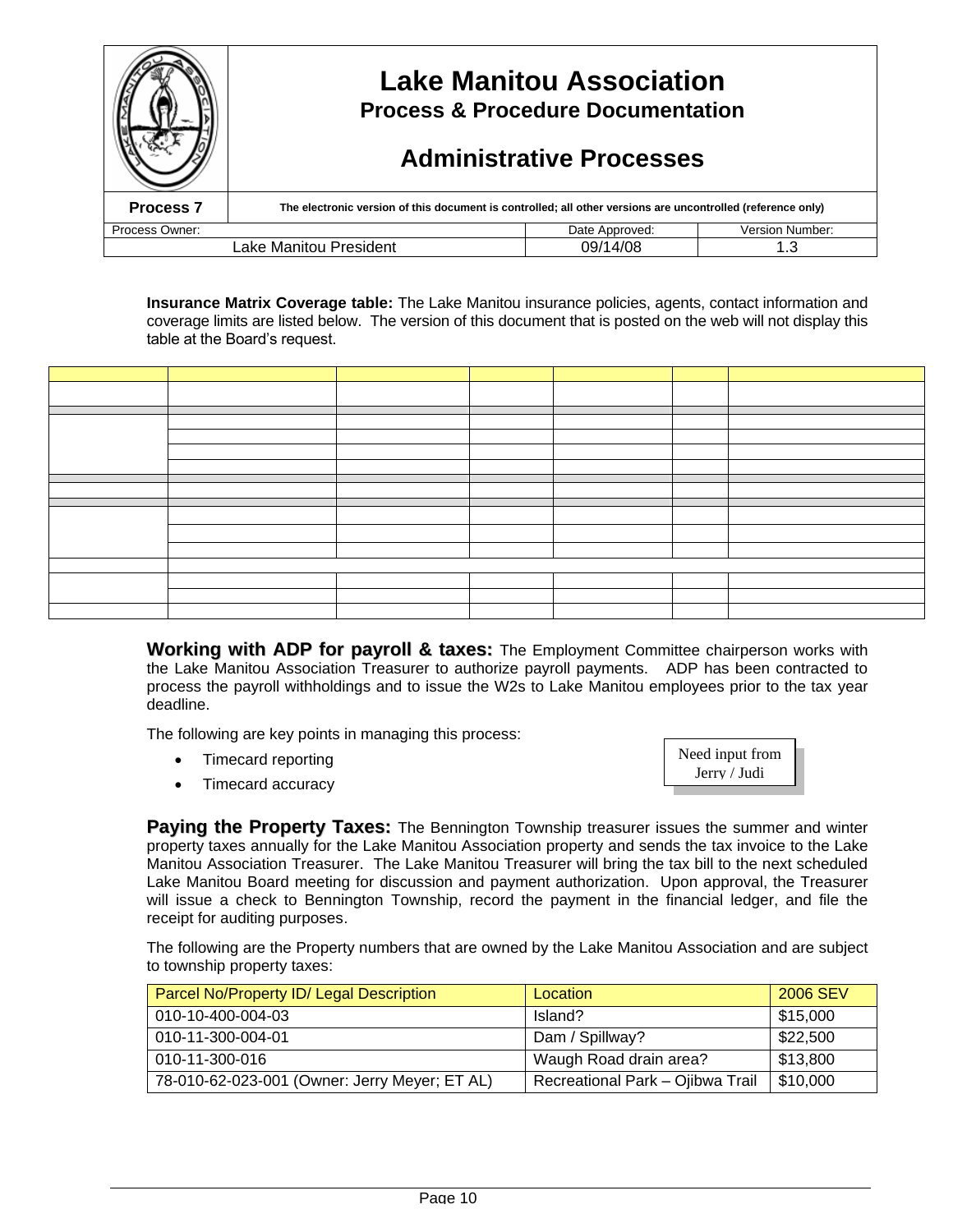|                      | <b>Lake Manitou Association</b><br><b>Process &amp; Procedure Documentation</b><br><b>Administrative Processes</b> |                |                        |
|----------------------|--------------------------------------------------------------------------------------------------------------------|----------------|------------------------|
| Process <sub>7</sub> | The electronic version of this document is controlled; all other versions are uncontrolled (reference only)        |                |                        |
| Process Owner:       |                                                                                                                    | Date Approved: | <b>Version Number:</b> |
|                      | Lake Manitou President                                                                                             | 09/14/08       | 1.3                    |

**Monitoring of hours worked by the employees for weed cutting:** The Employment Committee chairperson maintains a work schedule for the summer employees and receives an email or written correspondence of the hours worked thereby ensuring the reported hours are monitored. Any significant deviation from what is expected is reviewed and adjustments may be made. Repeated inaccuracies in reported hours or unauthorized overtime may be grounds for employee discipline or employment termination.

If the cumulative actual work hours are anticipated to significantly exceed the hours projected for the budget, the Employment Committee Chairperson should inform the Board of this projection at the next scheduled Board meeting. A checkpoint should be taken mid-way though the weed cutting season (end of June) to gauge if there may be an issue or not.

**Filing Liens for past-due Association dues:** Per the Lake Manitou By-Laws, the Dues and the Special Assessment are due by April 30<sup>th</sup> of each year. By August 1<sup>st</sup>, all members that have not made partial or full payment are considered past-due and are not considered in good standing. Throughout the year, selected Officers or Board of Directors members will be engaged to remind members of their past due payment status. The reminders may take the form of courtesy phone call(s) or a more formal notification in the mail.

If a residence is past due on any amounts and the home is offered for sale, the Association's practice is to immediately place a lien on the residence in order to secure the Association's position by recording the lien with the Shiawassee County Register of Deeds. This ensures that any past due amounts will be addressed and either the seller or buyer will be obligated to pay the past due amounts in order to clear the lien prior to a closing on the property.

Any members that are past due after April  $30<sup>th</sup>$  of the following year will receive a final request to pay, and any amount still owed 30 days later will become a lien upon the property to secure the Association's position.

The filing of any lien will be as directed by the Lake Manitou Board. The lien can be filed by a Board member, Officer, Association member familiar with applying property liens, or third party contracted by the Board for this purpose.

**Filing of the Nonprofit Corporation Information Update:** The non-profit form is sent annually by the State of Michigan to the address of the Association in September of the year due and is to be returned by October 1 of the same year. Attached is a previous submission to use as a sample in completing future forms.



To assist in completing the form, the purpose and activities of the Association is as follows: "The Corporation's purpose is to uphold and administer the Lake Manitou *By-laws for the Lake Manitou Association. Activities are as typical of homeowner* associations and include maintenance and management of Lake Manitou."

The names and addresses of the Officers and Directors of the Association are included on the form and the form is signed by the President.

There are two ways to submit the non-profit form: manually or electronically on the web.

Manual Process: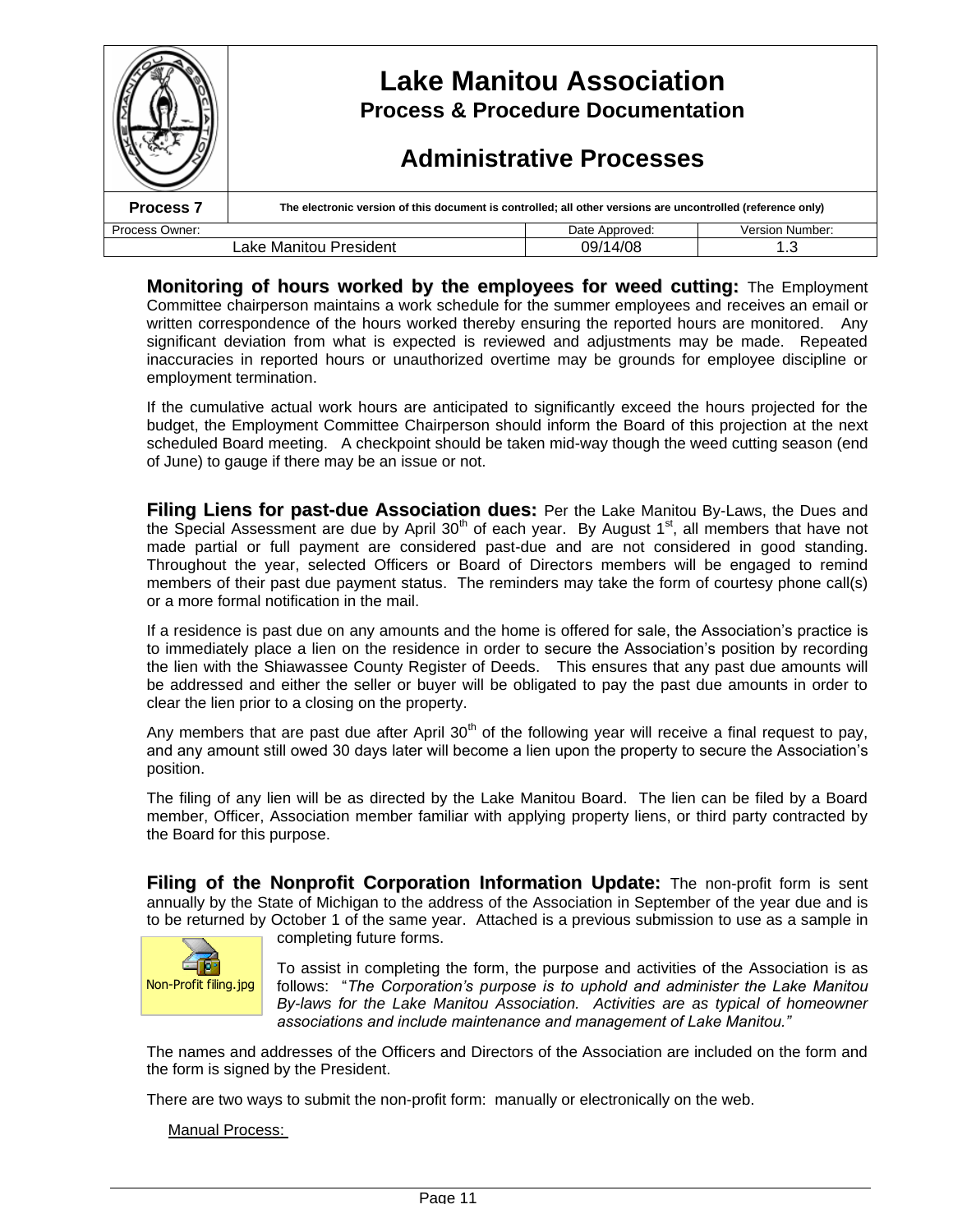|                        | <b>Lake Manitou Association</b><br><b>Process &amp; Procedure Documentation</b><br><b>Administrative Processes</b> |                |                 |
|------------------------|--------------------------------------------------------------------------------------------------------------------|----------------|-----------------|
| <b>Process 7</b>       | The electronic version of this document is controlled; all other versions are uncontrolled (reference only)        |                |                 |
| Process Owner:         |                                                                                                                    | Date Approved: | Version Number: |
| Lake Manitou President |                                                                                                                    | 09/14/08       |                 |

A check in the amount of \$20.00 is to be approved by the Board, issued by the Treasurer, and included with the nonprofit information update made payable to the "State of Michigan".

In the case that the Treasurer is not available to issue the check, the President is authorized to submit a personal check and provide a copy for reimbursement at the next scheduled Board meeting. In the case of the Treasurer and President both being unavailable, the Vice-President is authorized to submit a personal check and submit a copy for reimbursement at the next scheduled Board meeting.

The nonprofit form and check are to be mailed at least 5 days before the October 1 deadline to:

Michigan Department of Labor & Economic Growth Bureau of Commercial Services, Corporation Division P.O. Box 30767 Lansing, MI 48909 Phone: (517) 241-6470

Electronic Process:

The State of Michigan supports a web site to process the submission of the non-profit information electronically.

The web address is: http://www.michigan.gov/fileonline and the submitter would follow the links to complete the non-profit form. The Lake Manitou organization number to enter is 842047. The Electronic filing process requires the use of a personal or corporate credit card and the Treasurer will issue a check to reimburse the non-profit filing fee if a personal credit card is used.

The President is the primary person to file the non-profit information with the Vice-President authorized to submit the information in the case that the President is not available.

A printed or electronic copy of the payment receipt is to be filed with the Treasurer.

**Renewing the CD with the Bank:** Sixty (60) days prior to the maturity date of the CD, the Lake Manitou Association Treasurer will advise the Board of the investment instrument's pending expiration and seek advice on what to do upon its expiration. The Board will consider the anticipated Association expenses, cash flow and liquidity needs, interest rate trends, pending purchases, and risk. Any research into alternative financial instruments, or competitive interest rate offers or packages are to be concluded before the following Board meeting thereby allowing approximately 30 thirty days to execute the Board's decision.

The Treasurer will report the disposition of the agreed-to action at the following Board meeting. If the new instrument is to be signed by two Officers of the Association, the preferred order would be the Treasurer and President; alternatively it would be the Treasurer and Vice-President.

**Review the Dual Signature on the CD:** When a Certificate of Deposit or other financial instrument requires a dual signature to authorize a withdrawal of funds, the Lake Manitou Officers that are approved to sign for withdrawal are the Treasurer and either the President or Vice-President. This ensures we have a check and balance in place to control significant cash withdrawals and that one individual cannot remove large sums of money without another Board member's involvement and knowledge.

The financial device should be reviewed annually in August after the summer meeting elections to determine if any changes need to be made.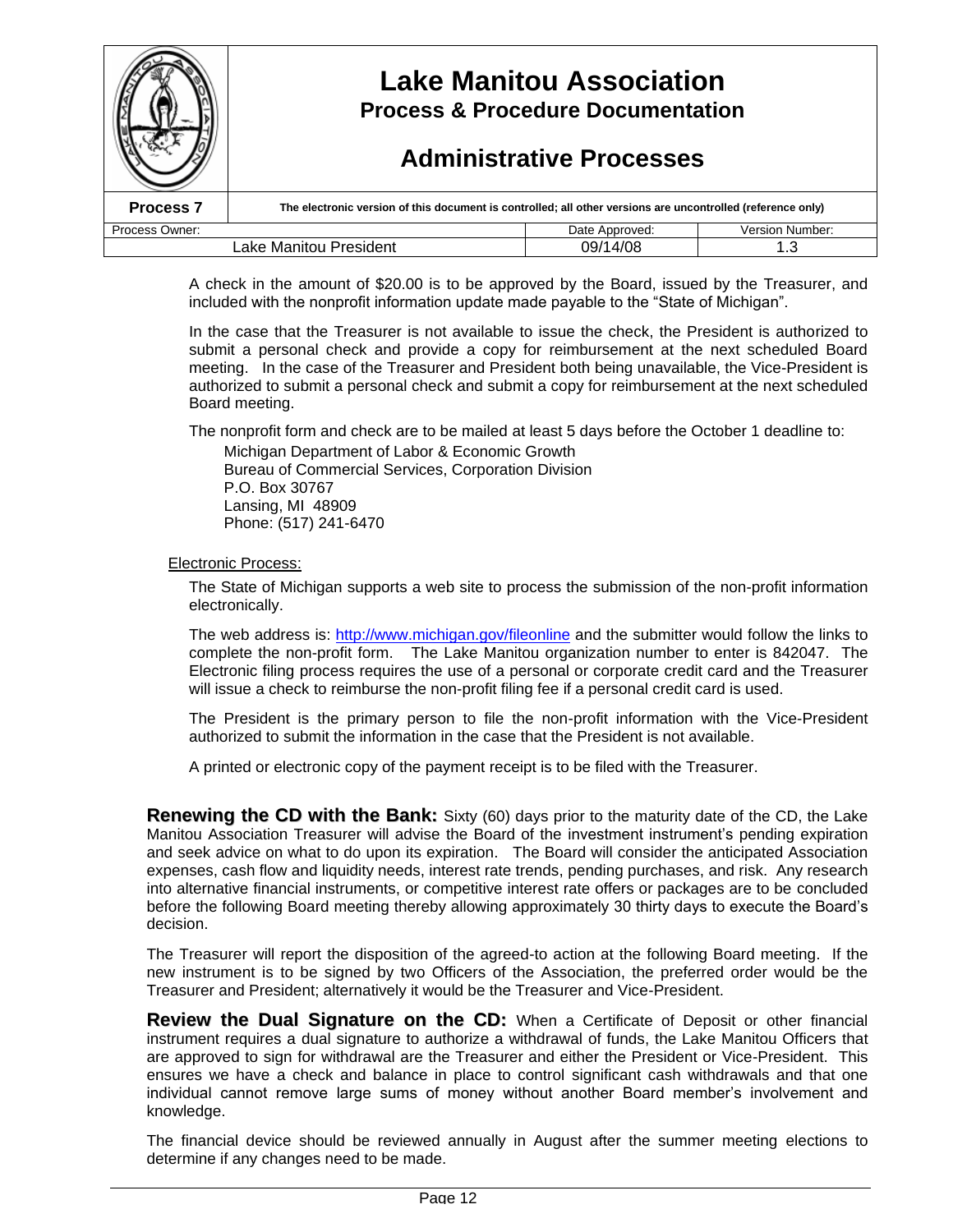|                  | <b>Lake Manitou Association</b><br><b>Process &amp; Procedure Documentation</b><br><b>Administrative Processes</b> |                |                        |
|------------------|--------------------------------------------------------------------------------------------------------------------|----------------|------------------------|
| <b>Process 7</b> | The electronic version of this document is controlled; all other versions are uncontrolled (reference only)        |                |                        |
| Process Owner:   |                                                                                                                    | Date Approved: | <b>Version Number:</b> |
|                  | Lake Manitou President                                                                                             | 09/14/08       | 1.3                    |

**Maintaining the Lake Manitou Checking Account:** The Lake Manitou checking account is managed similarly to how you would expect an individual's checking account to be managed. The main differences are that receipts are required for reimbursement of all expenses, the checkbook and financial records are audited annually and the checkbook balance is reported at each Board and membership meeting. Each check must be categorized by the budgeted items that would encompass the expense. For example, buying bolts to fix (maintain) the weed cutter would be categorized under weed cutter maintenance. This categorization is done to assist in the analysis of the Association's spending and to support the budgeting activity.

The Lake Manitou checks are a 2 part check. There is the primary check which is sent to the payee, and a stub that remains attached to the checkbook to act as the check register. These stubs are to remain available in the check register for a minimum of 3 years.

**Maintenance of the Special Record:** Per the Lake Manitou By-Laws, Article VI, Paragraph 13: "The Board of Directors may, from time to time, establish policies within the limits of these By-Laws. Such policies shall be kept in a special record and shall be considered binding unless officially changed by the Board of Directors."

To ensure fairness, the process for rules creation must be consistent with our By-Laws and ensure member participation. We use the regular Board meetings and the Membership meetings (summer / winter) to recommend adjustments to the Special Record or By-Laws with the objectives of:

- ensuring openness and member participation
- exposing proposed rules to comments by members to ensure they provide the best protections for our interests and have the support of our community
- ensuring proposed rules are reasonable
- ensuring rules are consistent with laws and local ordinances
- ensuring publication and communication of new rules occurs

To have the benefit of prevention, everyone must know what the rules are and, to be legally enforceable, they must be published. Every member should have a copy of our rules. It also helps to remind members in the minutes periodically about rules that relate to problems that tend to reoccur.

Rules should not be unnecessarily restrictive and there should be a good reason for their existence. This does not mean that we avoid developing rules simply because a member objects to it. A rule may be necessary should there be a reasonable possibility for a problem to occur or likelihood that significant damage or hardship could occur for lack of a rule.

The Special Record is the collection of these policies and rules and was created by extracting the Board decisions from the available published Association Membership and Board meeting minutes. This Special Record is now a stand-alone document and is distributed to the Association membership on a periodic basis as significant changes occur. The changes are always published in the Association Membership or Board meeting minutes in advance of the change being made to the Special Record. The Special Record is posted on the Lake Manitou web site as changes are made and a change log for the Special Record is maintained to aid in identifying changes from revision to revision. The Association Secretary is responsible for updating and distributing the Special Record. A current copy of the Special Record should be provided to the Public Relations (Welcoming) Committee for distribution to new members.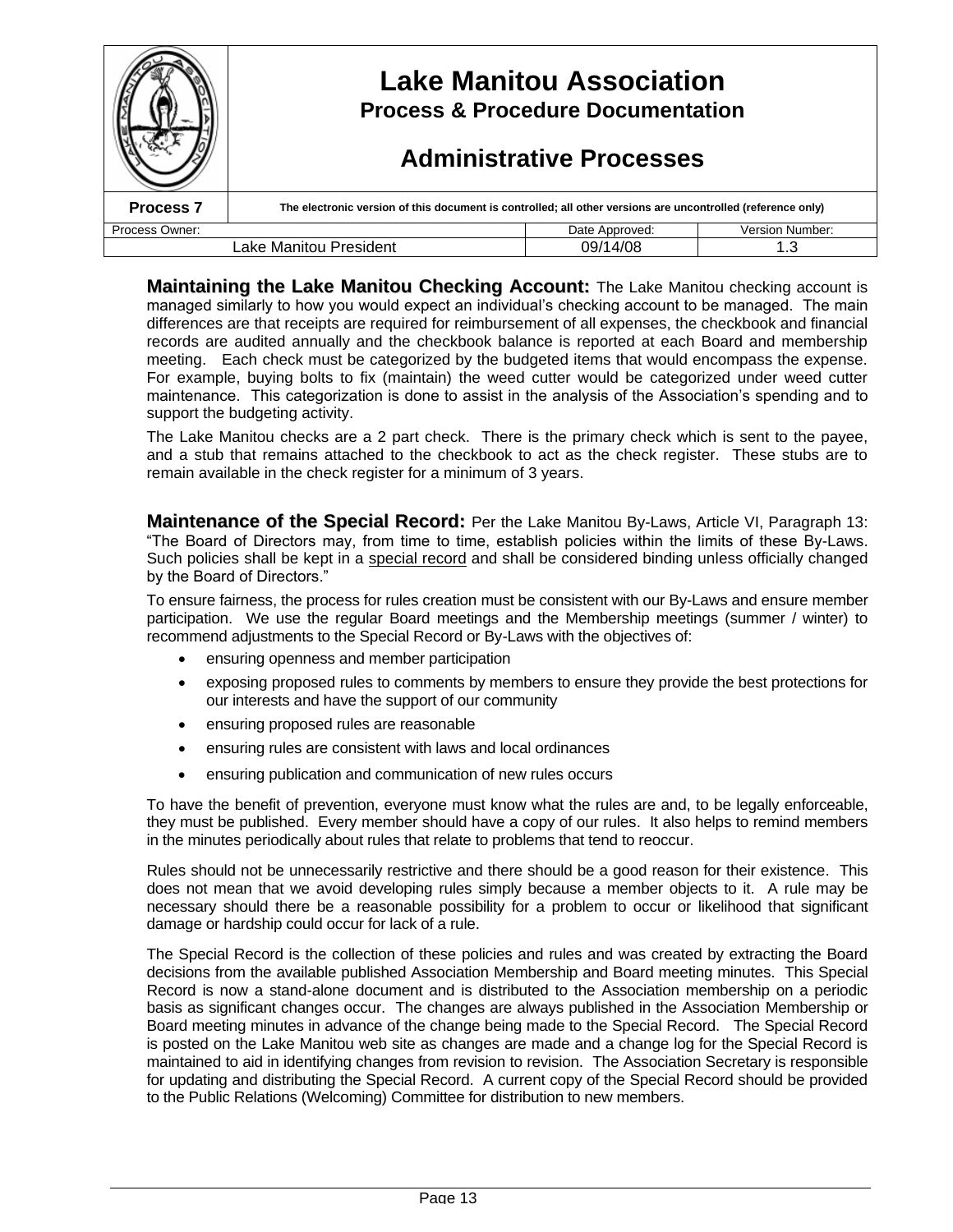|                      | <b>Lake Manitou Association</b><br><b>Process &amp; Procedure Documentation</b><br><b>Administrative Processes</b> |                |                        |
|----------------------|--------------------------------------------------------------------------------------------------------------------|----------------|------------------------|
| Process <sub>7</sub> | The electronic version of this document is controlled; all other versions are uncontrolled (reference only)        |                |                        |
| Process Owner:       |                                                                                                                    | Date Approved: | <b>Version Number:</b> |
|                      | Lake Manitou President                                                                                             | 09/14/08       |                        |

The Special Record should be annually reviewed by the Board to ensure the applicability of the rules and policies. Situations and requirements change over time and may require modification or elimination of the rule. Changes in County laws or Township Ordinances may also initiate the need to change a particular rule or policy in the Special Record.

**Maintenance of the previous Association minutes:** The previous minutes from the Lake Manitou Association are maintained in two places. A hard copy of the minutes is maintained and filed with the Association Secretary. An electronic form of the minutes is posted on the Lake Manitou web site. The web site will eventually contain all of the minutes that are available and is an on-going activity supported by the Lake Manitou Web Development Committee.

The minutes are viewable by any Association member upon notice to the Secretary that the member is interested in accessing them. The Secretary will work with the member to agree on a date, time, and place to facilitate the viewing. The member may request copies of the minutes, however, may not remove the originals of the minutes from the Secretary's possession. This is to ensure that our official meeting records are available and maintained.

A member may access the posted minutes at anytime from a home or work computer with access to the internet. Internet access is also available via the Owosso Public Library's internet computers and Bennington township property owners are entitled to use Owosso Public Library resources as the library fees are included in the Bennington township property taxes. The address of the Lake Manitou web site is http://Lake-Manitou.org and the minutes are selectable from the navigation menu located on each web page.

**Generating the budget for the year:** The yearly budgeting cycle begins at the conclusion of the previous fiscal (calendar) year. The detailed expenses from the previous year are categorized into the various budgeted line items and the actuals are compared to the budget. Variances are analyzed to determine if the estimate was in error, assumptions were incorrect, the business need never materialized, the material expenses were over or under stated, special circumstances arose, project was delayed, or the labor was not as planned.

This analysis and the previous year's assumptions are used to create the next year's budget. Input from the summer and winter meeting, and non-annually recurring activities from the RASIC or Monthly Calendar and planned projects are taken into consideration (example – dam inspection every 5 years). A draft of the budget is prepared and reviewed at the Board meeting no later than February. Adjustments are made and the budget is finalized no later than March. The finalized budget is needed in order to determine the Special Assessment amount to fund the activities of the Association.

**Issuing yearly dues statements:** The Treasurer is responsible to issue the annual Dues and Special Assessment invoices to the Lake Manitou members no later than by the third week of March of each year. The dues amount remains a fixed amount as stated in the Lake Manitou By-laws. The Special Assessment is used to fund the balance of the annual operating costs of the Association. The amount of the Special Assessment is determined and approved by the Board after the Association President presents and the Board approves the operating budget for the upcoming fiscal year.

Two sets of mailing labels are generated and one set each is applied to:

- 1) the outside of the mailing envelop
- 2) the inside dues statement return stub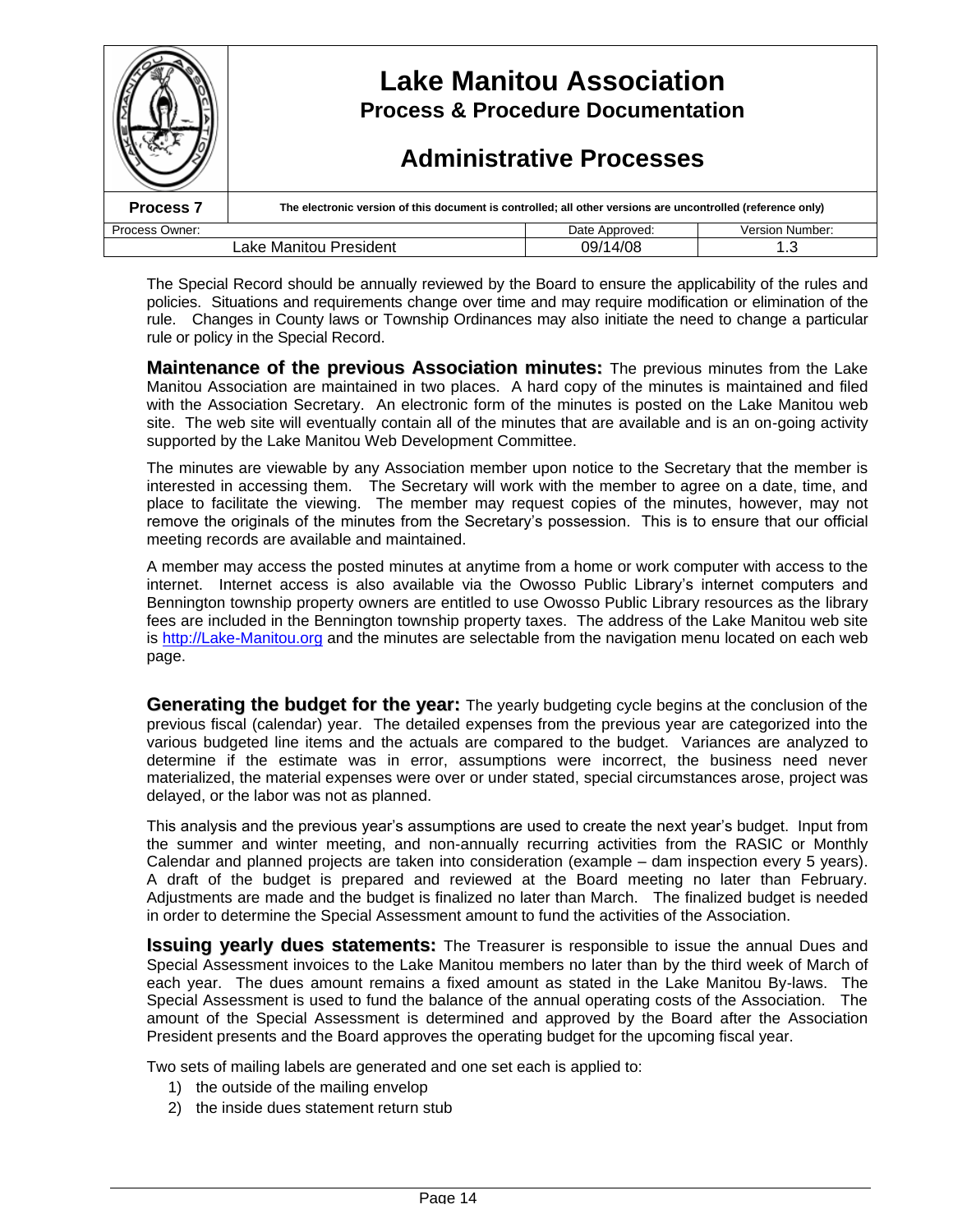|                                    | <b>Lake Manitou Association</b><br><b>Process &amp; Procedure Documentation</b><br><b>Administrative Processes</b> |                |                        |
|------------------------------------|--------------------------------------------------------------------------------------------------------------------|----------------|------------------------|
| <b>Process 7</b>                   | The electronic version of this document is controlled; all other versions are uncontrolled (reference only)        |                |                        |
| Process Owner:                     |                                                                                                                    | Date Approved: | <b>Version Number:</b> |
| 09/14/08<br>Lake Manitou President |                                                                                                                    |                |                        |

This mailing list is either generated by the person who maintains the Lake Directory or the information is provided to the Treasurer for the Treasurer to generate the labels. The point here is to have an up-todate list of all Association members.

The Treasurer will procure the materials and postage for mailing which will be reimbursed to the Treasurer or paid directly from the Association funds. The Treasurer may solicit volunteers to assist with the invoice reproduction, mailing list development, label creation, and envelop stuffing. The Treasurer may not solicit volunteers to open, process, or handle the payments received, record the payment status, or process any deposits. This work must be performed by the bonded Treasurer only.

The Dues and Special Assessment payment is to be sent to the Lake Manitou Treasurer by April 30<sup>th</sup> of each year.

**Appointment of Committees –standing and special:** The Lake Manitou by-laws, Article VII, section 1 directs that the Association will have the following standing committees:

- (a) Nominating Committee
- (b) Public Relations Committee
- (c) Social Committee
- (d) Structural Control Committee
- (e) Restrictions Control (Enforcement) Committee

The by-law also directs: "The President, with the advice of the Board of Directors, will appoint members to the standing committees. Members appointed will serve for a two (2) year term beginning with the summer meeting. The number of members on a standing committee shall be determined by the President."

The Lake Manitou by-laws, Article VI, section 5 states: "The President shall appoint standing and special committees with the advice of the Board of Directors."

The following Special Committees have been established to-date:

- Garrison Road Beautification Committee
- Weedcutter Replacement Committee
- Weedcutter Refurbishment Committee
- Web Development Committee
- By-Law Update Committee
	- o (Committee dissolved in 2004 with the completion of the By-law update vote)

The term for the special committees is not specified in the by-laws and these committees are typically formed to address a specific Association need. These special committees would typically be disbanded when the need has been addressed and any on-going responsibility or activities will be addressed and reassigned by the Board.

It is recommended that the Association President issue a letter to all the appointed committee members authorizing their participation on the committee(s) and another letter issued at the end of their term to thank them for their involvement and contribution and to officially recognize the end of the committee assignment.

**Combining properties - signature on document:** The Association has adopted and communicated a position that affects how multiple parcels are assessed for the Dues and Special Assessment. This position reflects how the parcel is treated for legal tax purposes. If multiple parcels are combined into one county tax description, with one tax ID/role and the resident agrees to waive their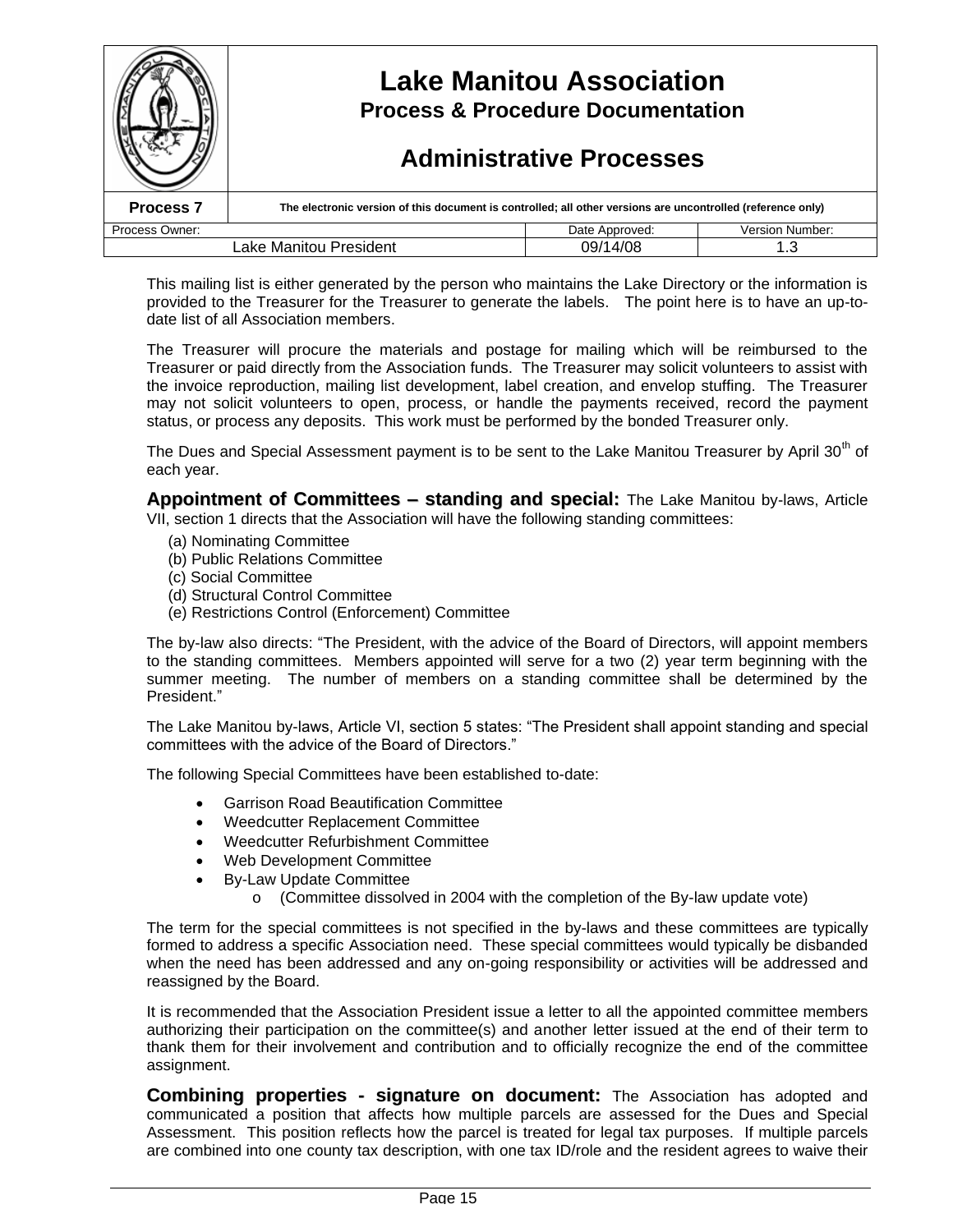|                      | <b>Lake Manitou Association</b><br><b>Process &amp; Procedure Documentation</b><br><b>Administrative Processes</b> |                |                        |
|----------------------|--------------------------------------------------------------------------------------------------------------------|----------------|------------------------|
| Process <sub>7</sub> | The electronic version of this document is controlled; all other versions are uncontrolled (reference only)        |                |                        |
| Process Owner:       |                                                                                                                    | Date Approved: | <b>Version Number:</b> |
|                      | Lake Manitou President                                                                                             | 09/14/08       | 1.3                    |

right to ever re-spilt the parcel in the future, the Association will treat the combined parcels as one parcel with one Dues and one Special Assessment.

The Association had retained an attorney to create a document template that would facilitate the land combination and requires the notarized member'ssignature on the document. In the past, the association paid for this filing on behalf of the resident as multiple requests were processed together to save on filing fees. The filing fee for future individual requests will be paid for by the submitting member.

**Combining properties - filing document with the register of Deeds:** The Association retained an attorney to develop a recordable format document that was used to authorize and record the parcel combination with the Shiawassee County Register of Deeds. This document authorized the combination of multiple parcels into single, non-splitable parcels.

Future filings to combine parcels may be performed by the requesting member or by an Association Officer at the request of the Board. The filing fee for future individual requests will be paid for by the submitting member.

**Preparing and submitting the Corporate Tax statement:** The Corporate Tax statement is a required Federal Government document and filing is mandated by the Internal Revenue Service for all corporations. The Association retains an outside Accounting firm to complete the document and ensure its accuracy.

After all the expenses for the fiscal year have been recorded, the Association Treasurer provides the financial records, payroll, and any requested receipts to the Accounting firm. The Vice-President or Employee Committee Chairperson is authorized to support this process by answering questions and acting as an interface between the Accounting firm and the Association to facilitate accurate completion of all forms.

The completed tax forms are brought to a Board Meeting where approval for the tax payment and submission of the tax return is authorized. The Association President is required to sign the tax statement on behalf of the Association ensuring its accuracy and to mail the return at least 5 business days prior to the due date. Any taxes owed are paid by the Association Treasurer via a tax coupon to a local banking institution that accepts Federal Tax deposits. The bank then transfers the payment to the IRS. The tax filing is due before March 15 of the applicable tax year.

The following text is to appear on the check for any owed tax amounts:

**"E.I.N.38-3356172, Form 1120-Hbalanceduefortheyearended12/31/XX"** … where XX is the tax year being submitted.

The mailing address for the tax return is: **Internal Revenue Service Center Cincinnati, OH 45999-0012**

#### **5. REQUIREMENTS / NOTIFICATION:**

CD Dual Signatures – review at the August Board meeting for applicability

CD Renewal –60 days prior to the expiration of the CD (or applicable financial instrument), notification to the Board of the pending expiration

Corporate Tax Return – mailed by March  $8<sup>th</sup>$  of the tax year

Dues & Liens – dues invoice mailed by the 3<sup>rd</sup> week of March, payment of dues by April 30<sup>th</sup>, final notifications issued by April 30th for the previous year, liens applied on all unpaid past-due amount by May 30<sup>th</sup>.